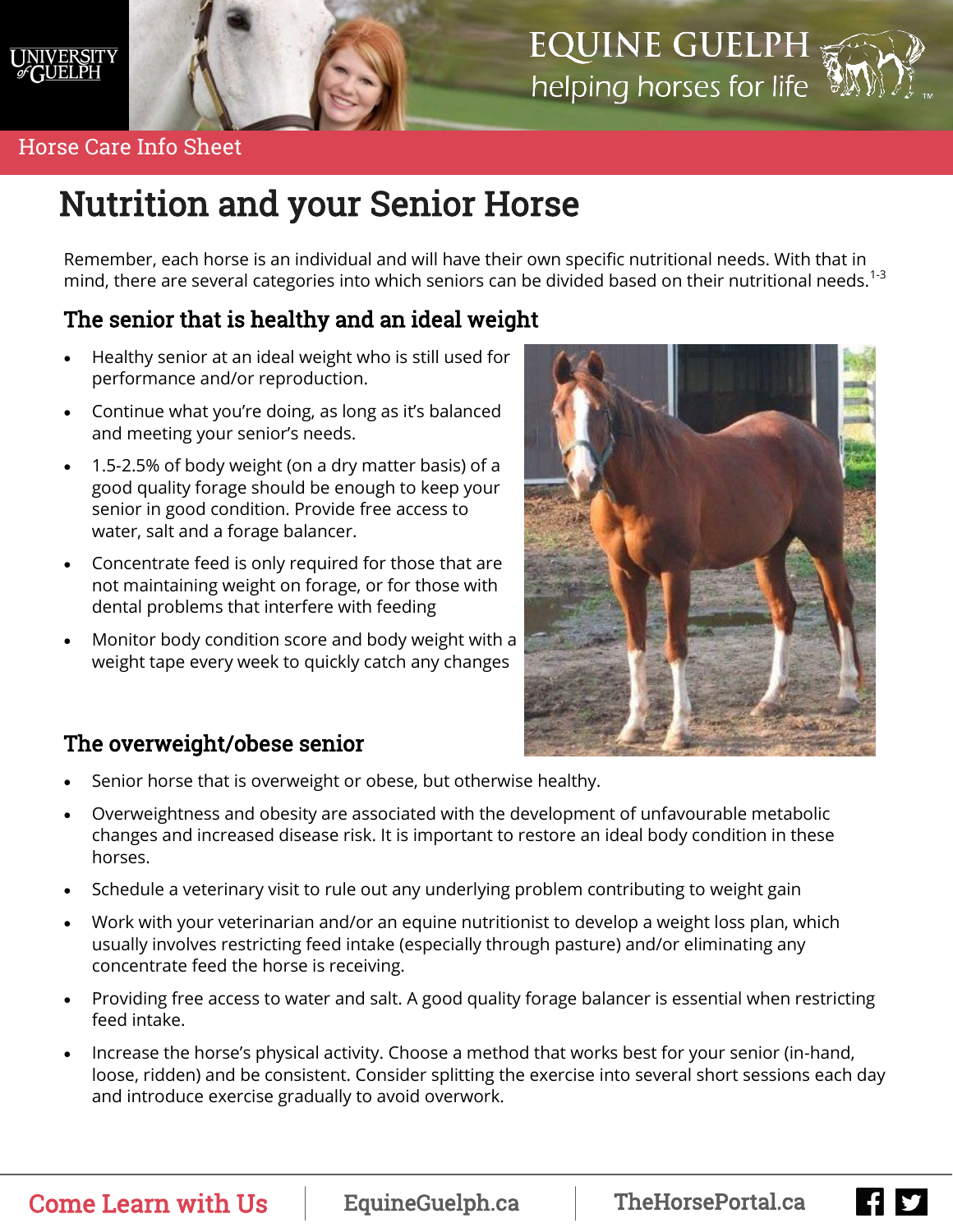- Consider management techniques to increase physical activity and/or prevent boredom between feedings:
	- $\Diamond$  Hay nets and slow feeders can increase the time the horse spends foraging
	- Provide frequent small meals
	- $\Diamond$  Separate forage in different piles to encourage movement
	- ◊ Provide a play ball or toy with a small handful of high-fibre pellets between feedings. This feed should be included as part of the horse's calculated feed

## The senior that is losing condition

- Senior horse that is difficult to keep weight on with a normal diet, but otherwise healthy.
- Schedule a veterinary visit to rule out underlying problems (e.g. parasite or dental problems) and for nutritional advice.
- Monitor your herd. Your senior may have lost dominance in the herd and may have less access to feed. If so, provide alternative feeding arrangements.
- Gradually increase the calories and nutrients in your horse's diet. The horse should receive around 2.5% of body weight (on a dry matter



basis) of good quality forage (hay analysis is recommended). Highly palatable hay, may increase the horse's appetite. Hay based cubes/pellets may also be beneficial to include in the diet.

- A concentrate feed may be necessary. These should include good quality protein e.g. (10-14%, preferably from soybean meal or legumes) and added vegetable oil/fat (7-10%).
- Provide free access to water, salt and a forage balancer. The type/amount of balancer required depends on the vitamin and mineral content of the concentrate feed.
- $\bullet$  Including sweet smelling/tasting feed toppings may increase feed intake.<sup>4</sup> Including odours that the horse already knows may increase the acceptance of new foods. $5$

## Senior with health problems (the geriatric horse)

- Different conditions with require different nutritional management strategies, and this is further complicated by the current status of the horse (e.g. obese, dental problems, etc.)
- A consult with your veterinarian is essential to treat and address any conditions that your senior may have.
- Your veterinarian may suggest a nutrition plan based on your senior's individual needs. It will be easier for your veterinarian to assess your senior's needs if you have kept detailed records of health checks, behaviour, body condition scores, body weight and feeding programs.
- Your veterinarian will address any discomfort issues, such as pain in horses with arthritis, which may be causing decreased appetite

Come Learn with Us EquineGuelph.ca | TheHorsePortal.ca